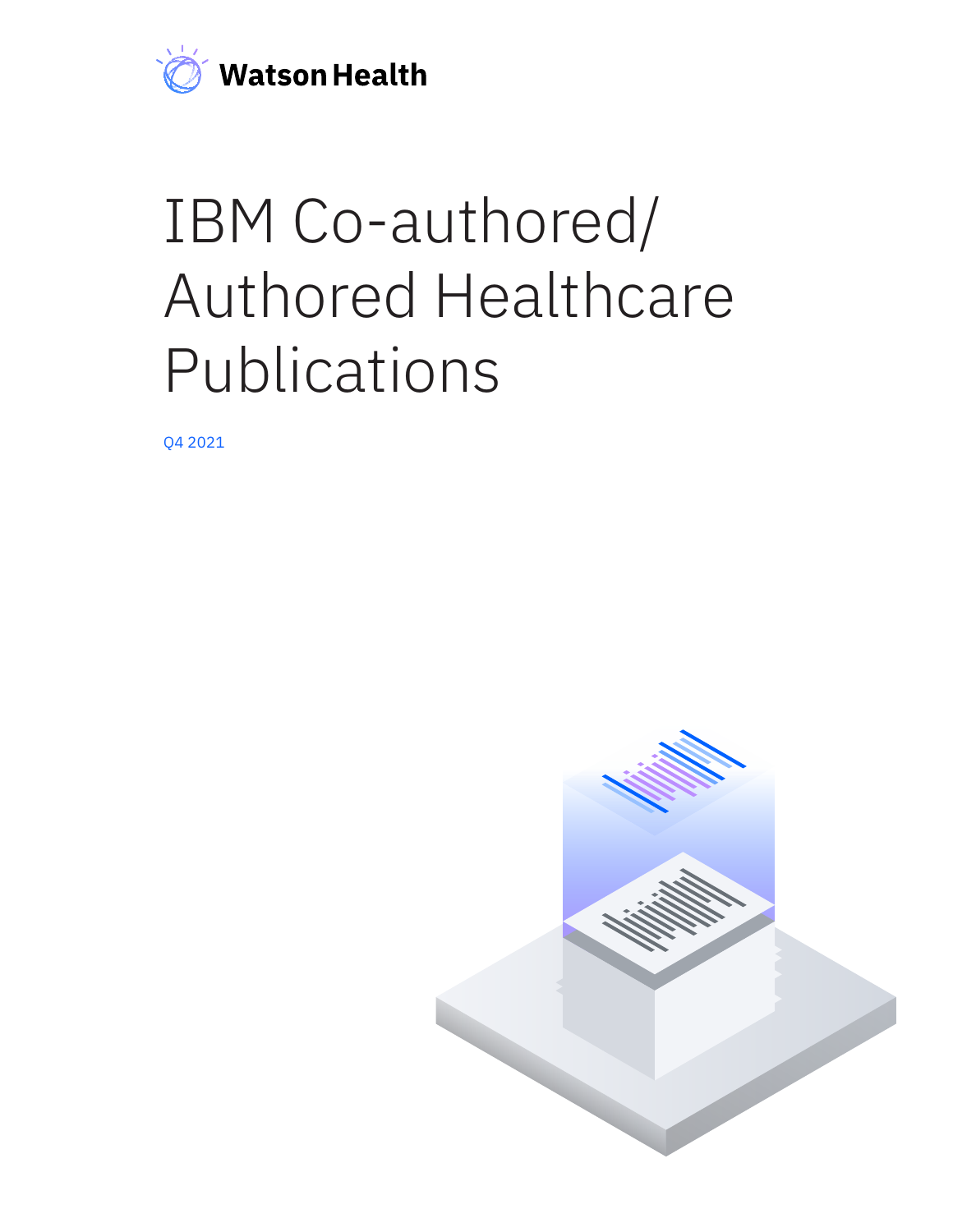- 1. Agrawal S, Klarqvist MDR, Emdin C, Patel AP, Paranjpe MD, Ellinor PT, Philippakis A, Ng K, Batra P, Khera AV. Selection of 51 predictors from 13,782 candidate multimodal features using machine learning improves coronary artery disease prediction. *Patterns (NY).* 2021 Dec 10;2(12):100364. [https://www.ncbi.nlm.nih.gov/](https://www.ncbi.nlm.nih.gov/pubmed/34950898) [pubmed/34950898.](https://www.ncbi.nlm.nih.gov/pubmed/34950898)
- 2. Alvarez-Mon MA, Donat-Vargas C, Santoma-Vilaclara J, de Anta L, Goena J, Sanchez-Bayona R, Mora F, Ortega MA, Lahera G, Rodriguez-Jimenez R, Quintero J, Alvarez-Mon M. Assessment of antipsychotic medications on social media: machine learning study. *Front Psychiatry.*  2021 12:737684. [https://www.ncbi.nlm.nih.gov/](https://www.ncbi.nlm.nih.gov/pubmed/34867531) [pubmed/34867531.](https://www.ncbi.nlm.nih.gov/pubmed/34867531)
- 3. Aylett-Bullock J, Cuesta-Lazaro C, Quera-Bofarull A, Katta A, Hoffmann Pham K, Hoover B, Strobelt H, Moreno Jimenez R, Sedgewick A, Samir Evers E, Kennedy D, Harlass S, Gidraf Kahindo Maina A, Hussien A, Luengo-Oroz M. Operational response simulation tool for epidemics within refugee and IDP settlements: a scenario-based case study of the Cox's Bazar settlement. *PLoS Comput Biol.* 2021 Oct;17(10):e1009360[. https://](https://www.ncbi.nlm.nih.gov/pubmed/34710090) [www.ncbi.nlm.nih.gov/pubmed/34710090](https://www.ncbi.nlm.nih.gov/pubmed/34710090).
- 4. Badal VD, Nebeker C, Shinkawa K, Yamada Y, Rentscher KE, Kim HC, Lee EE. Do words matter? Detecting social isolation and loneliness in older adults using natural language processing. *Front Psychiatry.* 2021 12:728732. <https://www.ncbi.nlm.nih.gov/pubmed/34867518>.
- 5. Beck KL, Seabolt E, Agarwal A, Nayar G, Bianco S, Krishnareddy H, Ngo TA, Kunitomi M, Mukherjee V, Kaufman JH. Semi-supervised pipeline for autonomous annotation of sars-cov-2 genomes. *Viruses.* 2021 Dec 3;13(12). [https://www.ncbi.nlm.nih.gov/](https://www.ncbi.nlm.nih.gov/pubmed/34960694) [pubmed/34960694.](https://www.ncbi.nlm.nih.gov/pubmed/34960694)
- 6. Bell DR, Domeniconi G, Yang CC, Zhou R, Zhang L, Cong G. dynamics-based peptide-mhc binding optimization by a convolutional variational autoencoder: a use-case model for CASTELO. *J Chem Theory Comput.* 2021 Dec 14;17(12):7962-71. [https://www.ncbi.nlm.nih.gov/](https://www.ncbi.nlm.nih.gov/pubmed/34793168) [pubmed/34793168.](https://www.ncbi.nlm.nih.gov/pubmed/34793168)
- 7. Blauvelt A, Shi N, Burge R, Somani N, Ridenour TL, Zhu B, Atiya B, Lew CR, Zimmerman NM, Murage MJ. Comparison of real-world treatment patterns among biologic-experienced patients with psoriasis treated with ixekizumab or secukinumab over 18 months. *Dermatol Ther* (Heidelb). 2021 Dec;11(6):2133-45. [https://www.](https://www.ncbi.nlm.nih.gov/pubmed/34652590) [ncbi.nlm.nih.gov/pubmed/34652590.](https://www.ncbi.nlm.nih.gov/pubmed/34652590)
- 8. Bonafede M, Anaissie E, Evans K, Itzler R. Healthcare utilization and cost of cancer-related care prior to allogeneic hematopoietic cell transplantation for hematologic malignancies in the US: a retrospective real-world analysis. *BMC Health Serv* Res. 2021 Oct 20;21(1):1125[. https://www.ncbi.nlm.nih.gov/](https://www.ncbi.nlm.nih.gov/pubmed/34666775) [pubmed/34666775](https://www.ncbi.nlm.nih.gov/pubmed/34666775).
- 9. Born J, Huynh T, Stroobants A, Cornell WD, Manica M. Active site sequence representations of human kinases outperform full sequence representations for affinity prediction and inhibitor generation: 3D effects in a 1D Model. *J Chem Inf Model.* 2022 Jan 24;62(2):240-57.
- 10. Bright TJ, Williams KS, Rajamani S, Tiase VL, Senathirajah Y, Hebert C, McCoy AB. Making the case for workforce diversity in biomedical informatics to help achieve equitycentered care: a look at the AMIA First Look Program. *J Am Med Inform Assoc.* 2021 Dec 28;29(1):171-5. [https://](https://www.ncbi.nlm.nih.gov/pubmed/34963144) [www.ncbi.nlm.nih.gov/pubmed/34963144](https://www.ncbi.nlm.nih.gov/pubmed/34963144).
- 11. Brockman DG, Petronio L, Dron JS, Kwon BC, Vosburg T, Nip L, Tang A, O'Reilly M, Lennon N, Wong B, Ng K, Huang KH, Fahed AC, Khera AV. Design and user experience testing of a polygenic score report: a qualitative study of prospective users. *BMC Med Genomics.* 2021 Oct 1;14(1):238. [https://www.ncbi.nlm.nih.gov/](https://www.ncbi.nlm.nih.gov/pubmed/34598685) [pubmed/34598685](https://www.ncbi.nlm.nih.gov/pubmed/34598685).
- 12. Capponi S, Wang S, Navarro EJ, Bianco S. AI-driven prediction of SARS-CoV-2 variant binding trends from atomistic simulations. *Eur Phys J E Soft Matter.* 2021 Oct 6;44(10):123[. https://www.ncbi.nlm.nih.gov/](https://www.ncbi.nlm.nih.gov/pubmed/34613523) [pubmed/34613523](https://www.ncbi.nlm.nih.gov/pubmed/34613523).
- 13. Chen KS, Menezes K, Rodgers JB, O'Hara DM, Tran N, Fujisawa K, Ishikura S, Khodaei S, Chau H, Cranston A, Kapadia M, Pawar G, Ping S, Krizus A, Lacoste A, Spangler S, Visanji NP, Marras C, Majbour NK, El-Agnaf OMA, Lozano AM, Culotti J, Suo S, Ryu WS, Kalia SK, Kalia LV. Small molecule inhibitors of alpha-synuclein oligomers identified by targeting early dopamine-mediated motor impairment in C. elegans. *Mol Neurodegener.*  2021 Nov 12;16(1):77. [https://www.ncbi.nlm.nih.gov/](https://www.ncbi.nlm.nih.gov/pubmed/34772429) [pubmed/34772429](https://www.ncbi.nlm.nih.gov/pubmed/34772429).
- 14. Deady M, Ezzeldin H, Cook K, Billings D, Pizarro J, Plotogea AA, Saunders-Hastings P, Belov A, Whitaker BI, Anderson SA. The Food and Drug Administration biologics effectiveness and safety initiative facilitates detection of vaccine administrations from unstructured data in medical records through natural language processing. *Front Digit Health.* 2021 3:777905. [https://www.ncbi.nlm.](https://www.ncbi.nlm.nih.gov/pubmed/35005697) [nih.gov/pubmed/35005697](https://www.ncbi.nlm.nih.gov/pubmed/35005697).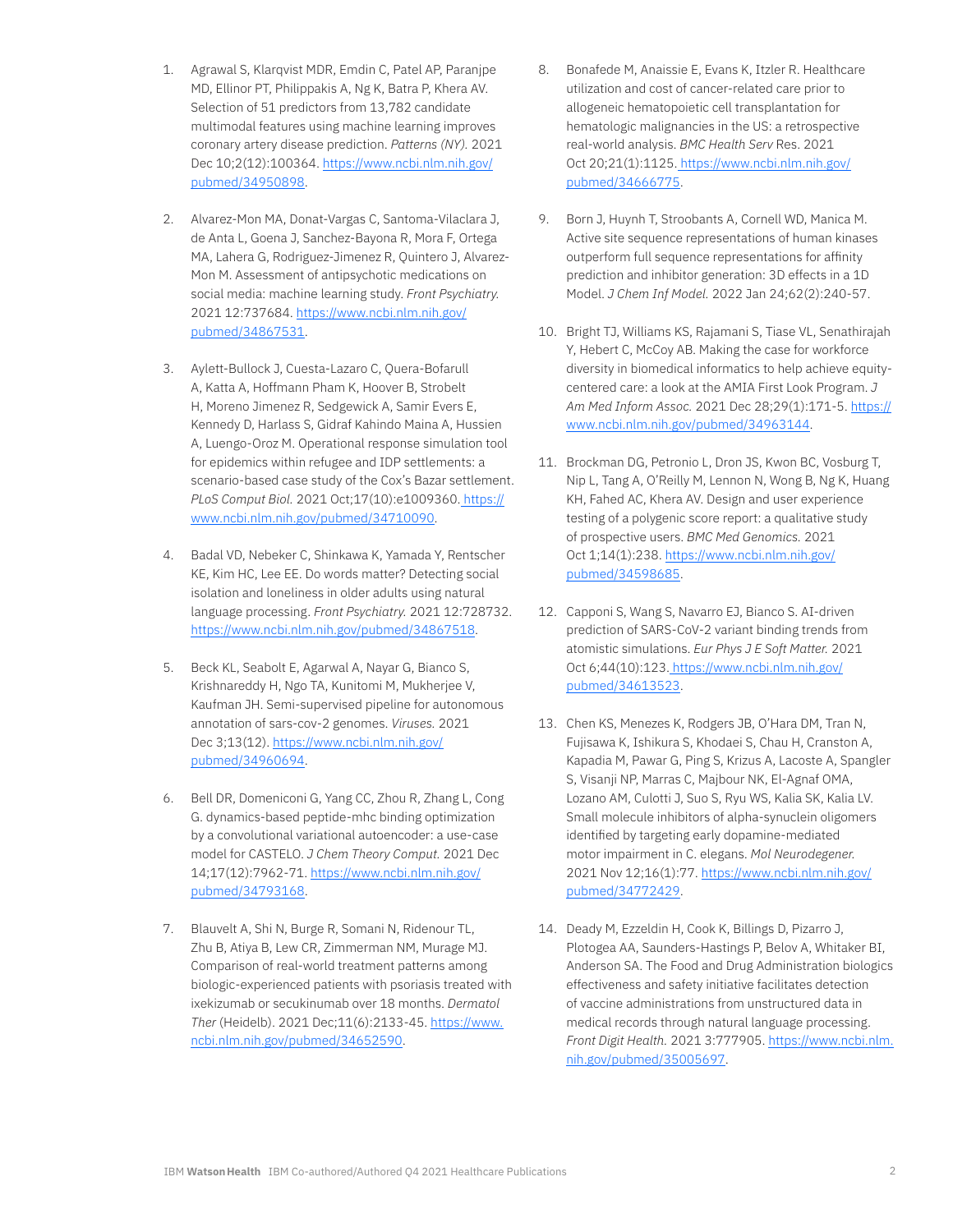- 15. Deng J, Li M, Meng F, Liu Z, Wang S, Zhang Y, Li M, Li Z, Zhang L, Tang P. 3D spheroids of human placenta-derived mesenchymal stem cells attenuate spinal cord injury in mice. *Cell Death Dis.* 2021 Nov 22;12(12):1096. [https://](https://www.ncbi.nlm.nih.gov/pubmed/34803160) [www.ncbi.nlm.nih.gov/pubmed/34803160](https://www.ncbi.nlm.nih.gov/pubmed/34803160).
- 16. Doyle J, Murphy E, Gavin S, Pascale A, Deparis S, Tommasi P, Smith S, Hannigan C, Sillevis Smitt M, van Leeuwen C, Lastra J, Galvin M, McAleer P, Tompkins L, Jacobs A, M MM, Medina Maestro J, Boyle G, Dinsmore J. a digital platform to support self-management of multiple chronic conditions (ProACT): findings in relation to engagement during a one-year proof-of-concept trial. *J Med Internet Res.* 2021 Dec 15;23(12):e22672. [https://www.ncbi.nlm.](https://www.ncbi.nlm.nih.gov/pubmed/34914612) [nih.gov/pubmed/34914612](https://www.ncbi.nlm.nih.gov/pubmed/34914612).
- 17. Dyson L, Hill EM, Moore S, Curran-Sebastian J, Tildesley MJ, Lythgoe KA, House T, Pellis L, Keeling MJ. Possible future waves of SARS-CoV-2 infection generated by variants of concern with a range of characteristics. *Nat Commun.* 2021 Sep 30;12(1):5730. [https://www.ncbi.](https://www.ncbi.nlm.nih.gov/pubmed/34593807) [nlm.nih.gov/pubmed/34593807](https://www.ncbi.nlm.nih.gov/pubmed/34593807).
- 18. Fendrick AM, Princic N, Miller-Wilson LA, Wilson K, Limburg P. Out-of-pocket costs for colonoscopy after noninvasive colorectal cancer screening among us adults with commercial and medicare insurance. J*AMA Netw Open.* 2021 Dec 1;4(12):e2136798. [https://www.ncbi.](https://www.ncbi.nlm.nih.gov/pubmed/34854909) [nlm.nih.gov/pubmed/34854909](https://www.ncbi.nlm.nih.gov/pubmed/34854909).
- 19. Fisher DA, Princic N, Miller-Wilson LA, Wilson K, DeYoung K, Ozbay AB, Limburg P. Adherence to fecal immunochemical test screening among adults at average risk for colorectal cancer. *Int J Colorectal Dis.* 2021 Nov 2. [https://www.ncbi.nlm.nih.gov/pubmed/34729622.](https://www.ncbi.nlm.nih.gov/pubmed/34729622)
- 20. Fisher DA, Princic N, Miller-Wilson LA, Wilson K, Limburg P. Healthcare costs of colorectal cancer screening and events following colonoscopy among commercially insured average-risk adults in the United States. *Curr Med Res Opin.* 2021 Dec 17:1-71. [https://www.ncbi.nlm.nih.](https://www.ncbi.nlm.nih.gov/pubmed/34918589) [gov/pubmed/34918589.](https://www.ncbi.nlm.nih.gov/pubmed/34918589)
- 21. Fomitcheva-Khartchenko A, Rapsomaniki MA, Sobottka B, Schraml P, Kaigala GV. Spatial protein heterogeneity analysis in frozen tissues to evaluate tumor heterogeneity. *PLoS One.* 2021 16(11):e0259332. [https://www.ncbi.nlm.](https://www.ncbi.nlm.nih.gov/pubmed/34797831) [nih.gov/pubmed/34797831](https://www.ncbi.nlm.nih.gov/pubmed/34797831).
- 22. Galhotra S, Shanmugam K, Sattigeri P, Varshney KR. Interventional fairness with indirect knowledge of unobserved protected attributes. *Entropy (Basel).* 2021 Nov 25;23(12). [https://www.ncbi.nlm.nih.gov/](https://www.ncbi.nlm.nih.gov/pubmed/34945877) [pubmed/34945877](https://www.ncbi.nlm.nih.gov/pubmed/34945877).
- 23. Garvey KV, Craig KJT, Russell RG, Novak L, Moore D, Preininger AM, Jackson GP, Miller BM. The potential and the imperative: the gap in AI-related clinical competencies and the need to close it. *Med Sci Educ.*  2021 Dec;31(6):2055-60. [https://www.ncbi.nlm.nih.gov/](https://www.ncbi.nlm.nih.gov/pubmed/34956712) [pubmed/34956712](https://www.ncbi.nlm.nih.gov/pubmed/34956712).
- 24. Gopalakrishnan V, Pethe S, Kefayati S, Srinivasan R, Hake P, Deshpande A, Liu X, Hoang E, Davila M, Bianco S, Kaufman JH. Globally local: hyper-local modeling for accurate forecast of COVID-19. *Epidemics.* 2021 Dec;37:100510. [https://www.ncbi.nlm.nih.gov/](https://www.ncbi.nlm.nih.gov/pubmed/34688165) [pubmed/34688165](https://www.ncbi.nlm.nih.gov/pubmed/34688165).
- 25. Harrison D, RamaRao S, Vijeyakumar D, McKinnon J, Brown K, Mierzwa S. Commentary: does twitter have a role in improving family planning messages and services in low-and-middle-income countries (LMICs)? Online *J Public Health Inform.* 2021 13(2):e11. [https://www.ncbi.](https://www.ncbi.nlm.nih.gov/pubmed/34659645) [nlm.nih.gov/pubmed/34659645](https://www.ncbi.nlm.nih.gov/pubmed/34659645).
- 26. Henke RM, Fingar KR, Jiang HJ, Liang L, Gibson TB. Access to obstetric, behavioral health, and surgical inpatient services after hospital mergers in rural areas. *Health Aff* (Millwood). 2021 Oct;40(10):1627-36. [https://www.ncbi.](https://www.ncbi.nlm.nih.gov/pubmed/34606343) [nlm.nih.gov/pubmed/34606343](https://www.ncbi.nlm.nih.gov/pubmed/34606343).
- 27. Horry M, Chakraborty S, Pradhan B, Paul M, Gomes D, Ul-Haq A, Alamri A. Deep mining generation of lung cancer malignancy models from chest x-ray images. Sensors (Basel). 2021 Oct 7;21(19). [https://www.ncbi.nlm.nih.](https://www.ncbi.nlm.nih.gov/pubmed/34640976) [gov/pubmed/34640976.](https://www.ncbi.nlm.nih.gov/pubmed/34640976)
- 28. Hu P, Huang YA, Mei J, Leung H, Chen ZH, Kuang ZM, You ZH, Hu L. Learning from low-rank multimodal representations for predicting disease-drug associations. *BMC Med Inform Decis Mak.* 2021 Nov 4;21(Suppl 1):308. [https://www.ncbi.nlm.nih.gov/pubmed/34736437.](https://www.ncbi.nlm.nih.gov/pubmed/34736437)
- 29. Ito T, Young MJ, Li R, Jain S, Wernitznig A, Krill-Burger JM, Lemke CT, Monducci D, Rodriguez DJ, Chang L, Dutta S, Pal D, Paolella BR, Rothberg MV, Root DE, Johannessen CM, Parida L, Getz G, Vazquez F, Doench JG, Zamanighomi M, Sellers WR. Paralog knockout profiling identifies dusp4 and dusp6 as a digenic dependence in MAPK pathwaydriven cancers. *Nat Genet.* 2021 Dec;53(12):1664-72. [https://www.ncbi.nlm.nih.gov/pubmed/34857952.](https://www.ncbi.nlm.nih.gov/pubmed/34857952)
- 30. Kabeya Y, Okubo M, Yonezawa S, Nakano H, Inoue M, Ogasawara M, Saito Y, Tanboon J, Indrawati LA, Kumutpongpanich T, Chen YL, Yoshioka W, Hayashi S, Iwamori T, Takeuchi Y, Tokumasu R, Takano A, Matsuda F, Nishino I. Deep convolutional neural network-based algorithm for muscle biopsy diagnosis. *Lab Invest.* 2021 Oct 2. <https://www.ncbi.nlm.nih.gov/pubmed/34599274>.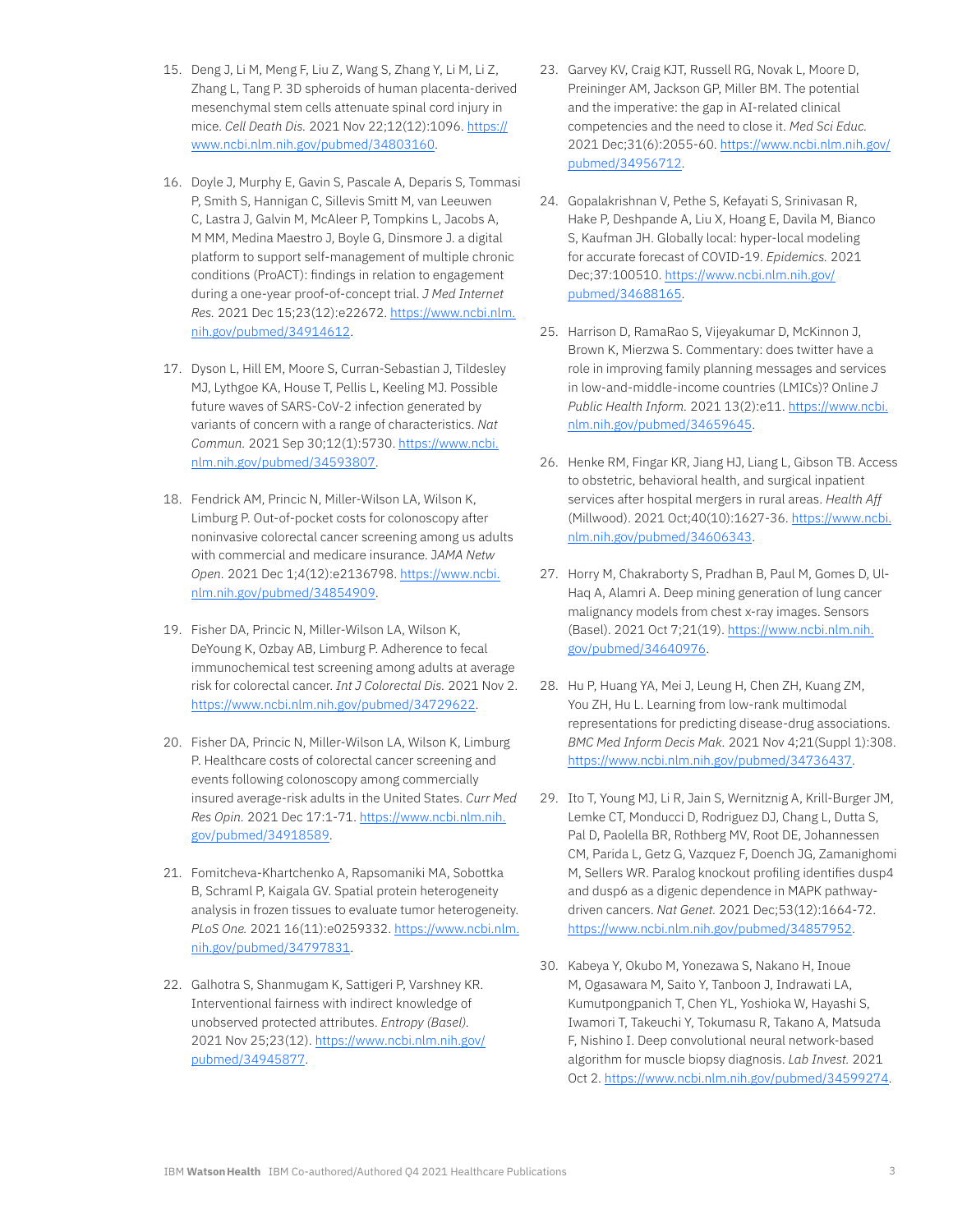- 31. Kadakia A, Brady BL, Dembek C, Williams GR, Kent JM. The incidence and economic burden of extrapyramidal symptoms in patients with schizophrenia treated with second generation antipsychotics in a Medicaid population. *J Med Econ.* 2022 Jan-Dec;25(1):87-98. [https://www.ncbi.nlm.nih.gov/pubmed/34913797.](https://www.ncbi.nlm.nih.gov/pubmed/34913797)
- 32. Kartoun U. Beyond sodium: additional covariates to possibly enhance MELD. *Eur J Gastroenterol Hepatol.*  2021 Dec 1;33(1S Suppl 1):e1081. [https://www.ncbi.nlm.](https://www.ncbi.nlm.nih.gov/pubmed/35048667) [nih.gov/pubmed/35048667](https://www.ncbi.nlm.nih.gov/pubmed/35048667).
- 33. Kashyap A, Rapsomaniki MA, Barros V, Fomitcheva-Khartchenko A, Martinelli AL, Rodriguez AF, Gabrani M, Rosen-Zvi M, Kaigala G. Quantification of tumor heterogeneity: from data acquisition to metric generation. *Trends Biotechnol.* 2021 Dec 28. [https://www.ncbi.nlm.](https://www.ncbi.nlm.nih.gov/pubmed/34972597) [nih.gov/pubmed/34972597](https://www.ncbi.nlm.nih.gov/pubmed/34972597).
- 34. Khamzin S, Dokuchaev A, Bazhutina A, Chumarnaya T, Zubarev S, Lyubimtseva T, Lebedeva V, Lebedev D, Gurev V, Solovyova O. Machine learning prediction of cardiac resynchronisation therapy response from combination of clinical and model-driven data. Front Physiol. 2021 12:753282. [https://www.ncbi.nlm.nih.gov/](https://www.ncbi.nlm.nih.gov/pubmed/34970154) [pubmed/34970154](https://www.ncbi.nlm.nih.gov/pubmed/34970154).
- 35. Kong AM, Winer IH, Zimmerman NM, Diakun D, Bloomfield A, Gonzales T, Fergie J, Goldstein M, Krilov LR. Increasing rates of rsv hospitalization among preterm infants: a decade of data. *Am J Perinatol.* 2021 Oct 26. [https://www.](https://www.ncbi.nlm.nih.gov/pubmed/34704241) [ncbi.nlm.nih.gov/pubmed/34704241.](https://www.ncbi.nlm.nih.gov/pubmed/34704241)
- 36. Koski E, Murphy J. AI in Healthcare. *Stud Health Technol Inform.* 2021 Dec 15;284:295-9. [https://www.ncbi.nlm.](https://www.ncbi.nlm.nih.gov/pubmed/34920529) [nih.gov/pubmed/34920529](https://www.ncbi.nlm.nih.gov/pubmed/34920529).
- 37. Lanz MJ, Gilbert IA, Gandhi HN, Goshi N, Tkacz JP, Lugogo NL. Demographics, Treatment patterns, and morbidity in patients with exercise-induced bronchoconstriction: an administrative claims data analysis. *J Asthma Allergy.*  2021 14:1485-95. [https://www.ncbi.nlm.nih.gov/](https://www.ncbi.nlm.nih.gov/pubmed/34924763) [pubmed/34924763](https://www.ncbi.nlm.nih.gov/pubmed/34924763).
- 38. Lindsly S, Jia W, Chen H, Liu S, Ronquist S, Chen C, Wen X, Stansbury C, Dotson GA, Ryan C, Rehemtulla A, Omenn GS, Wicha M, Li SC, Muir L, Rajapakse I. Functional organization of the maternal and paternal human 4D Nucleome. *iScience.* 2021 Dec 17;24(12):103452. [https://www.ncbi.nlm.nih.gov/pubmed/34877507.](https://www.ncbi.nlm.nih.gov/pubmed/34877507)
- 39. Litsa EE, Das P, Kavraki LE. Machine learning models in the prediction of drug metabolism: challenges and future perspectives. *Expert Opin Drug Metab Toxicol.*  2021 Nov;17(11):1245-7. [https://www.ncbi.nlm.nih.gov/](https://www.ncbi.nlm.nih.gov/pubmed/34706606) [pubmed/34706606](https://www.ncbi.nlm.nih.gov/pubmed/34706606).
- 40. Liu S, Huynh T, Stauft CB, Wang TT, Luan B. structurefunction analysis of resistance to Bamlanivimab by SARS-CoV-2 variants Kappa, Delta, and Lambda. *J Chem Inf Model.* 2021 Oct 25;61(10):5133-40. [https://www.ncbi.](https://www.ncbi.nlm.nih.gov/pubmed/34648284) [nlm.nih.gov/pubmed/34648284](https://www.ncbi.nlm.nih.gov/pubmed/34648284).
- 41. Liu Y, Li Q, Tang C, Qin S, Tu Y. Short-term plasticity regulates both divisive normalization and adaptive responses in drosophila olfactory system. *Front Comput Neurosci.* 2021 15:730431. [https://www.ncbi.nlm.nih.](https://www.ncbi.nlm.nih.gov/pubmed/34744674) [gov/pubmed/34744674.](https://www.ncbi.nlm.nih.gov/pubmed/34744674)
- 42. Losasso V, Agarwal K, Waskar M, Majumdar A, Crain J, Winn M, Hoptroff M. Small molecules enhance the potency of natural antimicrobial peptides. *Biophys J.* 2022 Feb 1;121(3):491-501. [https://www.ncbi.nlm.nih.gov/](https://www.ncbi.nlm.nih.gov/pubmed/34954157) [pubmed/34954157](https://www.ncbi.nlm.nih.gov/pubmed/34954157).
- 43. Luan B, Huynh T. Crystal-structures-guided design of fragment-based drugs for inhibiting the main protease of SARS-CoV-2. *Proteins.* 2021 Oct 12. [https://www.ncbi.](https://www.ncbi.nlm.nih.gov/pubmed/34636446) [nlm.nih.gov/pubmed/34636446](https://www.ncbi.nlm.nih.gov/pubmed/34636446).
- 44. Manjelievskaia J, Boytsov N, Brouillette MA, Onyekwere U, Pierce E, Goldblum O, Bonafede M. The direct and indirect costs of adult atopic dermatitis. *J Manag Care Spec Pharm.* 2021 Oct;27(10):1416-25. [https://www.ncbi.nlm.](https://www.ncbi.nlm.nih.gov/pubmed/34595952) [nih.gov/pubmed/34595952](https://www.ncbi.nlm.nih.gov/pubmed/34595952).
- 45. Mohan A, Sun Z, Ghosh S, Li Y, Sathe S, Hu J, Sampaio C. A machine-learning derived Huntington's disease progression model: insights for clinical trial design. *Mov Disord.* 2021 Dec 6. [https://www.ncbi.nlm.nih.gov/](https://www.ncbi.nlm.nih.gov/pubmed/34870344) [pubmed/34870344](https://www.ncbi.nlm.nih.gov/pubmed/34870344).
- 46. Mosher Henke R. Shifts in health behaviors amid the COVID-19 pandemic. *Am J Health Promot.* 2021 Nov;35(8):1162-3. [https://www.ncbi.nlm.nih.gov/](https://www.ncbi.nlm.nih.gov/pubmed/34665052) [pubmed/34665052](https://www.ncbi.nlm.nih.gov/pubmed/34665052).
- 47. Owusu PN, Reininghaus U, Koppe G, Dankwa-Mullan I, Barnighausen T. Artificial intelligence applications in social media for depression screening: a systematic review protocol for content validity processes. *PLoS One.* 2021 16(11):e0259499. [https://www.ncbi.nlm.nih.gov/](https://www.ncbi.nlm.nih.gov/pubmed/34748571) [pubmed/34748571](https://www.ncbi.nlm.nih.gov/pubmed/34748571).
- 48. Parikh J, Rumbell T, Butova X, Myachina T, Acero JC, Khamzin S, Solovyova O, Kozloski J, Khokhlova A, Gurev V. Generative adversarial networks for construction of virtual populations of mechanistic models: simulations to study Omecamtiv mecarbil action. *J Pharmacokinet Pharmacodyn.* 2022 Feb;49(1):51-64[. https://www.ncbi.](https://www.ncbi.nlm.nih.gov/pubmed/34716531) [nlm.nih.gov/pubmed/34716531](https://www.ncbi.nlm.nih.gov/pubmed/34716531).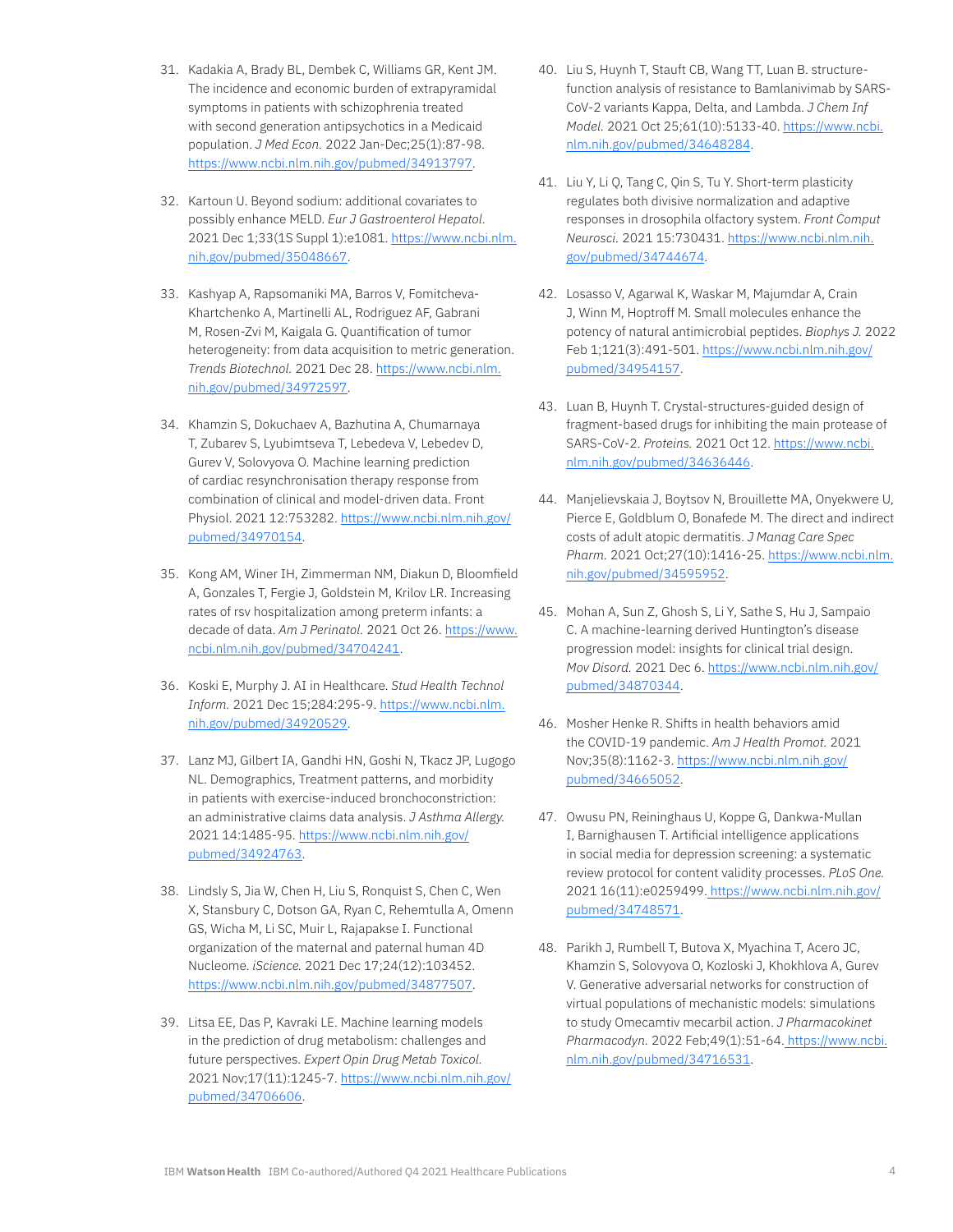- 49. Parma V, Ohla K, Veldhuizen MG, Niv MY, Kelly CE, Bakke AJ, Cooper KW, Bouysset C, Pirastu N, Dibattista M, Kaur R, Liuzza MT, Pepino MY, Schopf V, Pereda-Loth V, Olsson SB, Gerkin RC, Rohlfs Dominguez P, Albayay J, Farruggia MC, Bhutani S, Fjaeldstad AW, Kumar R, Menini A, Bensafi M, Sandell M, Konstantinidis I, Di Pizio A, Genovese F, Ozturk L, Thomas-Danguin T, Frasnelli J, Boesveldt S, Saatci O, Saraiva LR, Lin C, Golebiowski J, Hwang LD, Ozdener MH, Guardia MD, Laudamiel C, Ritchie M, Havlicek J, Pierron D, Roura E, Navarro M, Nolden AA, Lim J, Whitcroft KL, Colquitt LR, Ferdenzi C, Brindha EV, Altundag A, Macchi A, Nunez-Parra A, Patel ZM, Fiorucci S, Philpott CM, Smith BC, Lundstrom JN, Mucignat C, Parker JK, van den Brink M, Schmuker M, Fischmeister FPS, Heinbockel T, Shields VDC, Faraji F, Santamaria E, Fredborg WEA, Morini G, Olofsson JK, Jalessi M, Karni N, D'Errico A, Alizadeh R, Pellegrino R, Meyer P, Huart C, Chen B, Soler GM, Alwashahi MK, Welge-Lussen A, Freiherr J, de Groot JHB, Klein H, Okamoto M, Singh PB, Hsieh JW, Author GG, Reed DR, Hummel T, Munger SD, Hayes JE. Corrigendum to: more than smell-COVID-19 is associated with severe impairment of smell, taste, and chemesthesis. *Chem Senses.* 2021 Jan 1;46. [https://www.](https://www.ncbi.nlm.nih.gov/pubmed/34879393) [ncbi.nlm.nih.gov/pubmed/34879393](https://www.ncbi.nlm.nih.gov/pubmed/34879393).
- 50. Pati P, Jaume G, Foncubierta-Rodriguez A, Feroce F, Anniciello AM, Scognamiglio G, Brancati N, Fiche M, Dubruc E, Riccio D, Di Bonito M, De Pietro G, Botti G, Thiran JP, Frucci M, Goksel O, Gabrani M. Hierarchical graph representations in digital pathology. *Med Image Anal.* 2022 Jan;75:102264. [https://www.ncbi.nlm.nih.](https://www.ncbi.nlm.nih.gov/pubmed/34781160) [gov/pubmed/34781160](https://www.ncbi.nlm.nih.gov/pubmed/34781160).
- 51. Pena-Monferrer C, Antao S, Manson-Sawko R. Numerical investigation of droplets in a cross-ventilated space with sitting passengers under asymptomatic virus transmission conditions. *Phys Fluids (1994).* 2021 Dec;33(12):123314. <https://www.ncbi.nlm.nih.gov/pubmed/35002204>.
- 52. Piveteau C, Sutter D, Bravyi S, Gambetta JM, Temme K. Error mitigation for universal gates on encoded qubits. *Phys Rev Lett.* 2021 Nov 12;127(20):200505. [https://](https://www.ncbi.nlm.nih.gov/pubmed/34860063) [www.ncbi.nlm.nih.gov/pubmed/34860063.](https://www.ncbi.nlm.nih.gov/pubmed/34860063)
- 53. Potgieter A, Fabris-Rotelli IN, Kimmie Z, Dudeni-Tlhone N, Holloway JP, Janse van Rensburg C, Thiede RN, Debba P, Manjoo-Docrat R, Abdelatif N, Khuluse-Makhanya S. Modelling representative population mobility for COVID-19 spatial transmission in South Africa. *Front Big Data.* 2021 4:718351. [https://www.ncbi.nlm.nih.gov/](https://www.ncbi.nlm.nih.gov/pubmed/34746771) [pubmed/34746771.](https://www.ncbi.nlm.nih.gov/pubmed/34746771)
- 54. Pouwels KB, Pritchard E, Matthews PC, Stoesser N, Eyre DW, Vihta KD, House T, Hay J, Bell JI, Newton JN, Farrar J, Crook D, Cook D, Rourke E, Studley R, Peto TEA, Diamond I, Walker AS. Effect of Delta variant on viral burden and vaccine effectiveness against new SARS-CoV-2 infections in the UK. *Nat Med.* 2021 Dec;27(12):2127-35. [https://](https://www.ncbi.nlm.nih.gov/pubmed/34650248) [www.ncbi.nlm.nih.gov/pubmed/34650248.](https://www.ncbi.nlm.nih.gov/pubmed/34650248)
- 55. Pritchard E, Jones J, Vihta KD, Stoesser N, Matthews PPC, Eyre DW, House T, Bell JI, Newton PJN, Farrar J, Crook PD, Hopkins S, Cook D, Rourke E, Studley R, Diamond PI, Peto PT, Pouwels KB, Walker PAS, Team C-IS. Monitoring populations at increased risk for SARS-CoV-2 infection in the community using population-level demographic and behavioural surveillance. *Lancet Reg Health Eur.* 2022 Feb;13:100282. [https://www.ncbi.nlm.nih.gov/](https://www.ncbi.nlm.nih.gov/pubmed/34927119) [pubmed/34927119.](https://www.ncbi.nlm.nih.gov/pubmed/34927119)
- 56. Ramsey ML, Gokun Y, Sobotka LA, Wellner MR, Porter K, Kirkby SE, Li SS, Papachristou GI, Krishna SG, Stanich PP, Hart PA, Conwell DL, Lara LF. Cystic fibrosis transmembrane conductance regulator modulator use is associated with reduced pancreatitis hospitalizations in patients with cystic fibrosis. Am J Gastroenterol. 2021 Dec 1;116(12):2446-54. [https://www.ncbi.nlm.nih.gov/](https://www.ncbi.nlm.nih.gov/pubmed/34665155) [pubmed/34665155.](https://www.ncbi.nlm.nih.gov/pubmed/34665155)
- 57. Ravishankar S, Toneva M, Wehbe L. Single-trial MEG data can be denoised through cross-subject predictive modeling. Front Comput Neurosci. 2021 15:737324. <https://www.ncbi.nlm.nih.gov/pubmed/34858157>.
- 58. Rosati G, Idili A, Parolo C, Fuentes-Chust C, Calucho E, Hu L, Castro ESCC, Rivas L, Nguyen EP, Bergua JF, Alvarez-Diduk R, Munoz J, Junot C, Penon O, Monferrer D, Delamarche E, Merkoci A. Nanodiagnostics to face SARS-CoV-2 and future pandemics: from an idea to the market and beyond. *ACS Nano.* 2021 Oct 27. [https://www.ncbi.](https://www.ncbi.nlm.nih.gov/pubmed/34705433) [nlm.nih.gov/pubmed/34705433.](https://www.ncbi.nlm.nih.gov/pubmed/34705433)
- 59. Sbodio ML, Mulligan N, Speichert S, Lopez V, Bettencourt-Silva J. Encoding health records into pathway representations for deep learning. *Stud Health Technol Inform.* 2021 Nov 18;287:8-12. [https://www.ncbi.nlm.nih.](https://www.ncbi.nlm.nih.gov/pubmed/34795069) [gov/pubmed/34795069](https://www.ncbi.nlm.nih.gov/pubmed/34795069).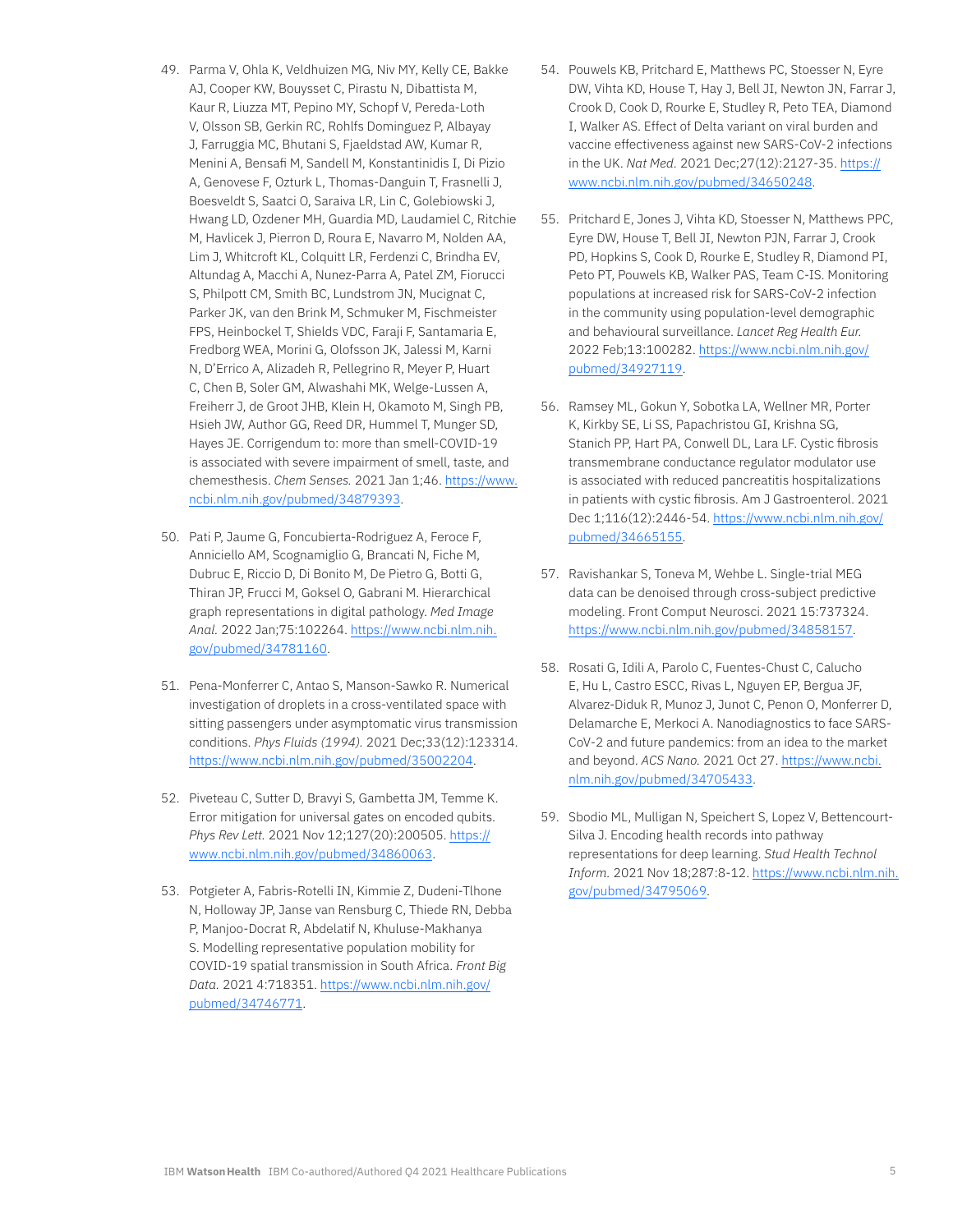- 60. Sharma A, Clemens RA, Garcia O, Taylor DL, Wagner NL, Shepard KA, Gupta A, Malany S, Grodzinsky AJ, Kearns-Jonker M, Mair DB, Kim DH, Roberts MS, Loring JF, Hu J, Warren LE, Eenmaa S, Bozada J, Paljug E, Roth M, Taylor DP, Rodrigue G, Cantini P, Smith AW, Giulianotti MA, Wagner WR. Biomanufacturing in low Earth orbit for regenerative medicine. *Stem Cell Reports.* 2022 Jan 11;17(1):1-13. [https://www.ncbi.nlm.nih.gov/](https://www.ncbi.nlm.nih.gov/pubmed/34971562) [pubmed/34971562](https://www.ncbi.nlm.nih.gov/pubmed/34971562).
- 61. Silver J, Molfino N, Bogart M, Packnett ER, McMorrow D, Wu J, Hahn B. Real-world impact of mepolizumab in patients with life-threatening asthma: US insurance claims database analysis. *Clin Ther.* 2021 Dec;43(12):2064-73. [https://www.ncbi.nlm.nih.gov/](https://www.ncbi.nlm.nih.gov/pubmed/34893348) [pubmed/34893348](https://www.ncbi.nlm.nih.gov/pubmed/34893348).
- 62. Skeens R, Cavanaugh KL, Cronin R, Chen Q, Liu Y, Huth H, Jackson GP. Parent activation in the neonatal intensive care unit. *Am J Perinatol.* 2021 Oct 12. [https://www.ncbi.](https://www.ncbi.nlm.nih.gov/pubmed/34638138) [nlm.nih.gov/pubmed/34638138](https://www.ncbi.nlm.nih.gov/pubmed/34638138).
- 63. Smolyanitsky A, Luan B. Nanopores in atomically thin 2D nanosheets limit aqueous single-stranded DNA transport. *Phys Rev Lett.* 2021 Sep 24;127(13):138103. [https://](https://www.ncbi.nlm.nih.gov/pubmed/34623840) [www.ncbi.nlm.nih.gov/pubmed/34623840](https://www.ncbi.nlm.nih.gov/pubmed/34623840).
- 64. Snowdon JL, Weeraratne D, Huang H, Brotman D, Xue S, Willis VC, Lee YK, Jeon K, Zang DY, Kim HJ, Kim HY, Han B, Kim M. Clinical insights into hematologic malignancies and comparative analysis of molecular signatures of acute myeloid leukemia in different ethnicities using an artificial intelligence offering. *Medicine* (Baltimore). 2021 Dec 23;100(51):e27969. [https://www.ncbi.nlm.nih.gov/](https://www.ncbi.nlm.nih.gov/pubmed/34941036) [pubmed/34941036](https://www.ncbi.nlm.nih.gov/pubmed/34941036).
- 65. Stuart N, Wojtak A. Leadership Perspective: Partnering with patients to co-design healthcare systems. *Healthc Q.* 2021 Oct;24(3):68-71. [https://www.ncbi.nlm.nih.gov/](https://www.ncbi.nlm.nih.gov/pubmed/34792451) [pubmed/34792451](https://www.ncbi.nlm.nih.gov/pubmed/34792451).
- 66. Syrowatka A, Song W, Amato MG, Foer D, Edrees H, Co Z, Kuznetsova M, Dulgarian S, Seger DL, Simona A, Bain PA, Purcell Jackson G, Rhee K, Bates DW. Key use cases for artificial intelligence to reduce the frequency of adverse drug events: a scoping review. *Lancet Digit Health.* 2022 Feb;4(2):e137-e48. [https://www.ncbi.nlm.nih.gov/](https://www.ncbi.nlm.nih.gov/pubmed/34836823) [pubmed/34836823](https://www.ncbi.nlm.nih.gov/pubmed/34836823).
- 67. Tadesse GA, Javed H, Weldemariam K, Liu Y, Liu J, Chen J, Zhu T. DeepMI: deep multi-lead ECG fusion for identifying myocardial infarction and its occurrence-time. *Artif Intell Med.* 2021 Nov;121:102192. [https://www.ncbi.nlm.nih.](https://www.ncbi.nlm.nih.gov/pubmed/34763807) [gov/pubmed/34763807.](https://www.ncbi.nlm.nih.gov/pubmed/34763807)
- 68. Tawfik B, Ray D, Moynihan M, Princic N. Costs of treatment change following first-line somatostatin analog monotherapy among patients with neuroendocrine tumors. *J Med Econ.* 2021 Jan-Dec;24(1):1337-45. [https://www.ncbi.nlm.nih.gov/pubmed/34763589.](https://www.ncbi.nlm.nih.gov/pubmed/34763589)
- 69. Thomas Craig KJ, Fusco N, Gunnarsdottir T, Chamberland L, Snowdon JL, Kassler WJ. Leveraging data and digital health technologies to assess and impact social determinants of health (SDoH): a state-of-theart literature review. *Online J Public Health Inform.*  2021 13(3):E14. [https://www.ncbi.nlm.nih.gov/](https://www.ncbi.nlm.nih.gov/pubmed/35082976) [pubmed/35082976](https://www.ncbi.nlm.nih.gov/pubmed/35082976).
- 70. Thomas Craig KJ, Rizvi R, Willis VC, Kassler WJ, Jackson GP. Effectiveness of contact tracing for viral disease mitigation and suppression: evidence-based review. *JMIR Public Health Surveill.* 2021 Oct 6;7(10):e32468. [https://www.ncbi.nlm.nih.gov/pubmed/34612841.](https://www.ncbi.nlm.nih.gov/pubmed/34612841)
- 71. Utro F, Levovitz C, Rhrissorrakrai K, Parida L. A common methodological phylogenomics framework for intra-patient heteroplasmies to infer SARS-CoV-2 sublineages and tumor clones. *BMC Genomics.* 2021 Nov 16;22(Suppl 5):518. [https://www.ncbi.nlm.nih.gov/](https://www.ncbi.nlm.nih.gov/pubmed/34789161) [pubmed/34789161](https://www.ncbi.nlm.nih.gov/pubmed/34789161).
- 72. Vihta KD, Pouwels KB, Peto T, Pritchard E, Eyre DW, House T, Gethings O, Studley R, Rourke E, Cook D, Diamond I, Crook D, Matthews PC, Stoesser N, Walker AS, team C-IS. Symptoms and SARS-CoV-2 positivity in the general population in the UK. *Clin Infect Dis.* 2021 Nov 8. [https://www.ncbi.nlm.nih.gov/](https://www.ncbi.nlm.nih.gov/pubmed/34748629) [pubmed/34748629](https://www.ncbi.nlm.nih.gov/pubmed/34748629).
- 73. Walsh CG, McKillop MM, Lee P, Harris JW, Simpson C, Novak LL. Risky business: a scoping review for communicating results of predictive models between providers and patients. *JAMIA Open.* 2021 Oct;4(4):ooab092. [https://www.ncbi.nlm.nih.gov/](https://www.ncbi.nlm.nih.gov/pubmed/34805776) [pubmed/34805776](https://www.ncbi.nlm.nih.gov/pubmed/34805776).
- 74. Weber JK, Morrone JA, Bagchi S, Pabon JDE, Kang SG, Zhang L, Cornell WD. Simplified, interpretable graph convolutional neural networks for small molecule activity prediction. *J Comput Aided Mol Des.* 2021 Nov 24. [https://www.ncbi.nlm.nih.gov/pubmed/34817762.](https://www.ncbi.nlm.nih.gov/pubmed/34817762)
- 75. Wojtak A, Stuart N. Leadership perspective: addressing Canada's opioid crisis - reducing the harm of leadership. *Healthc Q.* 2021 Oct;24(3):27-30. [https://www.ncbi.nlm.](https://www.ncbi.nlm.nih.gov/pubmed/34792445) [nih.gov/pubmed/34792445](https://www.ncbi.nlm.nih.gov/pubmed/34792445).
- 76. Wojtak A, Stuart N. Resetting the future of healthcare leadership. *Healthc Q.* 2021 Oct;24(3):1-3. [https://www.](https://www.ncbi.nlm.nih.gov/pubmed/34792440) [ncbi.nlm.nih.gov/pubmed/34792440.](https://www.ncbi.nlm.nih.gov/pubmed/34792440)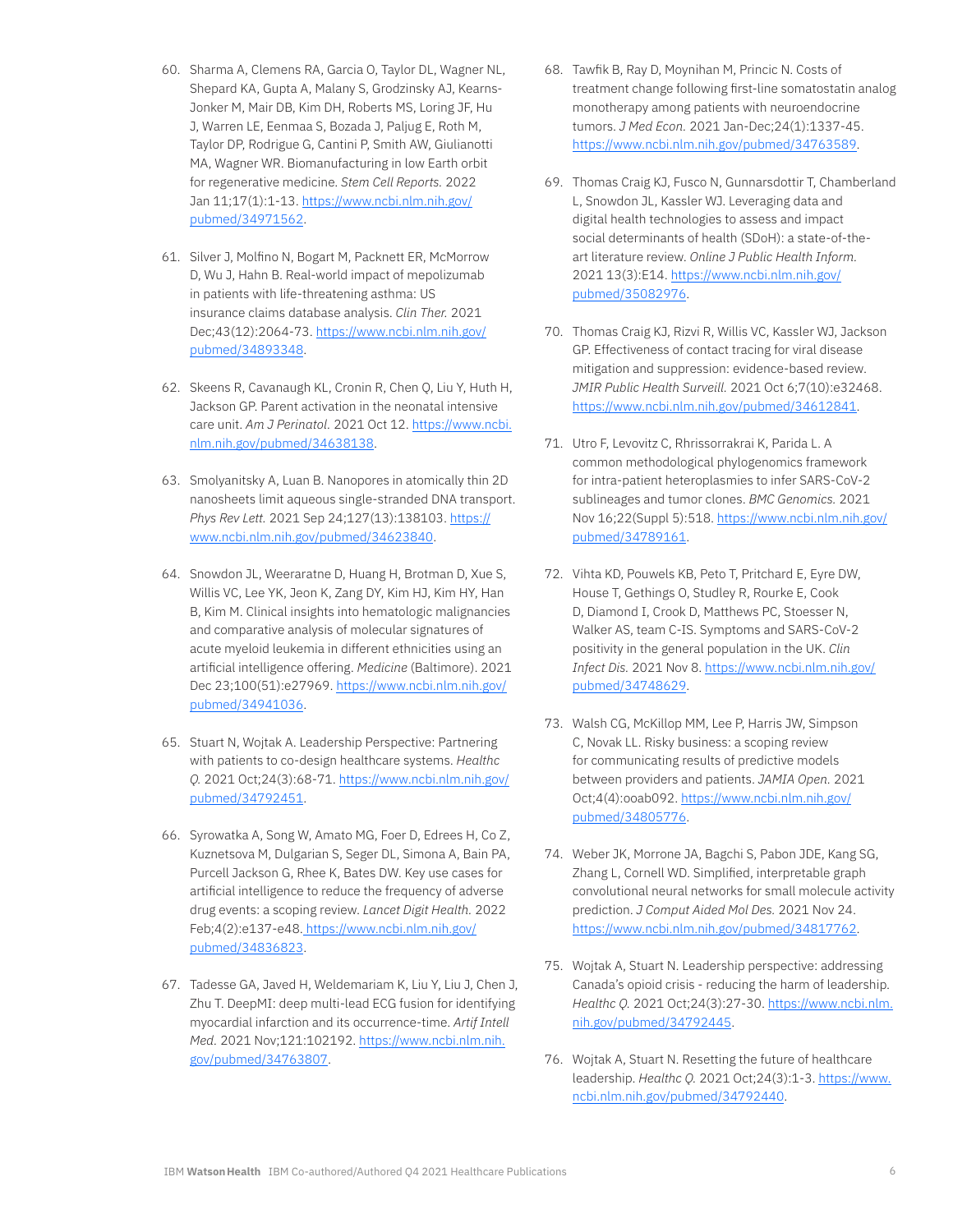- 77. Xiao Y, Lidsky PV, Shirogane Y, Aviner R, Wu CT, Li W, Zheng W, Talbot D, Catching A, Doitsh G, Su W, Gekko CE, Nayak A, Ernst JD, Brodsky L, Brodsky E, Rousseau E, Capponi S, Bianco S, Nakamura R, Jackson PK, Frydman J, Andino R. A defective viral genome strategy elicits broad protective immunity against respiratory viruses. *Cell*. 2021 Dec 9;184(25):6037-51 e14. [https://www.ncbi.nlm.nih.](https://www.ncbi.nlm.nih.gov/pubmed/34852237) [gov/pubmed/34852237.](https://www.ncbi.nlm.nih.gov/pubmed/34852237)
- 78. Yamada Y, Shinkawa K, Kobayashi M, Nishimura M, Nemoto M, Tsukada E, Ota M, Nemoto K, Arai T. Tabletbased automatic assessment for early detection of Alzheimer's disease using speech responses to daily life questions. *Front Digit Health.* 2021 3:653904. [https://](https://www.ncbi.nlm.nih.gov/pubmed/34713127) [www.ncbi.nlm.nih.gov/pubmed/34713127](https://www.ncbi.nlm.nih.gov/pubmed/34713127).
- 79. Yamada Y, Shinkawa K, Nemoto M, Arai T. Automatic assessment of loneliness in older adults using speech analysis on responses to daily life questions. Front Psychiatry. 2021 12:712251. [https://www.ncbi.nlm.nih.](https://www.ncbi.nlm.nih.gov/pubmed/34966297) [gov/pubmed/34966297.](https://www.ncbi.nlm.nih.gov/pubmed/34966297)
- 80. Zrelak PA, Utter GH, McDonald KM, Houchens RL, Davies SM, Skinner HG, Owens PL, Romano PS. Incorporating harms into the weighting of the revised Agency for Healthcare Research and Quality Patient Safety for Selected Indicators Composite (Patient Safety Indicator 90). *Health Serv Res.* 2021 Dec 2. [https://www.ncbi.nlm.](https://www.ncbi.nlm.nih.gov/pubmed/34859429) [nih.gov/pubmed/34859429](https://www.ncbi.nlm.nih.gov/pubmed/34859429).
- 81. Yoon B, Weeraratne D, Huang H, Arriaga Y, Osterman T. Evaluating health disparities in access to genomic testing for metastatic non-small cell lung cancer patients. *J Clin Oncol.* 2021 Oct 1; 39(29 Suppl):113. [https://ascopubs.](https://ascopubs.org/doi/abs/10.1200/JCO.2020.39.28_suppl.113) [org/doi/abs/10.1200/JCO.2020.39.28\\_suppl.113](https://ascopubs.org/doi/abs/10.1200/JCO.2020.39.28_suppl.113)
- 82. Rosario B, Hekmat R, Snowdon JL, Preninger A, Willis VC, Jackson GP, Arriaga YE, Weeraratne D. Clinical factors associated with risk of bone fractures in adult patients with type 2 diabetes mellitus. *APHA 2021*. 2021 October 23–27; Denver, CO.
- 83. McKillop M, Kassler, W. Exploring hyperlocal sociodemographic COVID-19 related disparities for targeted public health messaging. *APHA 2021*; 2021 October 23–27; Denver, CO.
- 84. Russell RG, Novak LL, Patel M, Garvey KM, Craig KJ, Jackson GP, Moore D Miller B. "Probably want to know a bit more about the magic": competencies for the use of artificial intelligence tools by healthcare workers in clinical settings. *Academy for Professionalism in Health Care*. 2021 October 28; Virtual.
- 85. Bright TJ, Petersen C, Wang K, Kronk C, Dykes P. How will AMIA lead? An environmental scan of diversity, equity, and inclusion activities within the healthcare and health IT space. *AMIA Annual Symposium 2021*; 2021 October 30–November 3; San Diego, CA.
- 86. Bright TJ, McCoy A, Weeraratne D, Unertl K. Developing an academic-industry internship to train next-generation biomedical informaticians. *AMIA Annual Symposium 2021*; 2021 October 30–November 3; San Diego, CA.
- 87. South B, Preininger A, Parmar P, Rizvi R, Brotman D, Alevy S, McKillop M, Jackson G, Kassler B. Deploying conversational agents to facilitate housing assistance needs resulting from COVID-19. *AMIA Annual Symposium 2021*; 2021 October 30–November 3; San Diego, CA.
- 88. Preininger AM, Suarez F, Gorman J, Gibbemeyer B, Jackson GP. A return to workplace health advisor implementing public health guidance for safe re-opening during a pandemic. *AMIA Annual Symposium 2021*; 2021 October 30–November 3; San Diego, CA.
- 89. Sun Z, Rizvi R, South B, Scheufele E, Draulis K, Feldman H. Extraction of ambiguous phrases found within adverse drug event mentions. *AMIA Annual Symposium 2021;* 2021 October 30–November 3; San Diego, CA.
- 90. Rizvi R, Overby C, Johnson E, Bright TJ. Recommendations on building a sustainable AMIA centered around diversity, equity, and inclusion practices—a preliminary report. *AMIA Annual Symposium 2021*; 2021 October 30–November 3; San Diego, CA.
- 91. Anders S, Novak LN, Kutub N, Reale C, France D, Simpson CL, VanHouten C, Draulis K, Rizvi R, Bright TJ, Jackson GP, Preininger AM. Understanding the uses of pharmacological knowledge bases in clinical care. *AMIA Annual Symposium 2021*; 2021 October 30–November 3; San Diego, CA.
- 92. Walk BOJ, Wiley K, Walters-Threat L, Rivera RL, Were MC, Bright TJ. A framework to support diversity, equity, and inclusion within AMIA through strengthened pathways, support, and leadership. *AMIA Annual Symposium 2021*; 2021 October 30–November 3; San Diego, CA.
- 93. Wang W, Huang H, Scheufele EL, Jackson GP, Dankwa-Mullan I. Factors affecting telemedicine utilization among cardiovascular disease patients during the COVID-19 pandemic. *AMIA Annual Symposium 2021*; 2021 October 30–November 3; San Diego, CA.